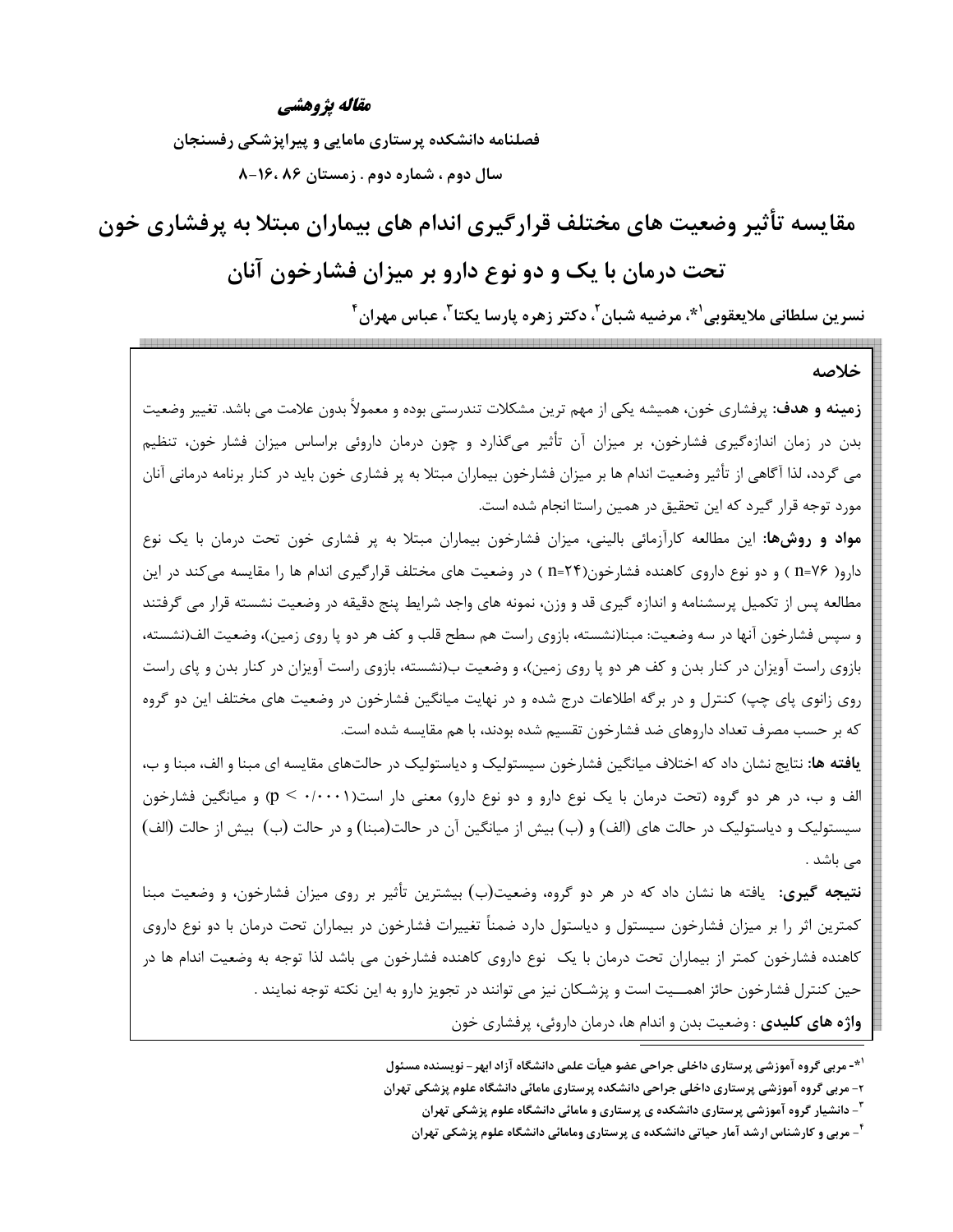#### مقدمه

پرفشاری خون به افزایش دائمی فشارخون سیستول در سطح ۱۴۰ میلی متر جیوه یا بیشتر و فشارخون دیاستول به میزان ۹۰ میلی متر جیوه یا بیشتر اطلاق میشود. آسیب به عروق کرونرقلب مثل حمله قلبی، عمده ترین نتیجه پرفشاری خون است. مردمی که به بیماری خود آگاهترند مراقبتهای بهداشتی بیشتری دارند و توصیه های داروئی خود را رعایت می کنند[۱]. تخمین زده شده است که ۵۰ میلیون آمریکایی و یک بیلیون از مردم دنیا، پرفشاری خون دارند. این بیماری می تواند به وسیله دارو درمانی و تغییرسبک زندگی کنترل شود. طبقه بندی داروهای ضد پرفشاری خون شامل دیورتیکها، بلوک کننده های بتا آدرنرژیک، گشاد کنندههای عروقی، بلوک کننده کانالهای کلسیم و مهار کننده های آنزیم مبدل آنژیوتانسین یک به دو میباشند. تغییرات سبک زندگی عبارتند از رعایت رژیم کم چرب، كاهش وزن، محدوديت مصرف الكل، حذف سيگار، كاهش مصرف نمک و انجام ورزش منظم. پرفشاری خون در بررسی های مرتب و مکرر تشخیص داده شده و مقادیر غیرطبیعی فشارخون جهت تشخيص و درمان صحيح پرفشاري خون مفيد می باشد[۲و۳]. براساس مطالعهای که در سال ۱۳۷۰ در شهر تهران انجام شد، حداقل جمعیتی معادل ۳۱۹/۰۰۰ نفر مبتلا به پرفشاری خون دائمی بودند ومطابق سرشماری این سال، مشخص گردیدکه بیش از ۲/۷۵۰/۰۰۰ نفر از جمعیت کشور ما مبتلا به پرفشاری خون بوده و ۶۱/۳درصد از این افراد، از بیماری خود اطلاعی نداشتند. از کل جمعیت تهران که مبتلا به پرفشاری خون بودند، فقط ۳۱درصد به طور مرتب جهت درمان بیماری خود، دارو مصرف می کردند و ۶۹ درصد به دلیل عدم اطلاع از اهميت درمان اقدام خاصي نكرده بودند[۴].

بسیاری از مردم از پر فشاری خون خود به دلیل بدون علامت بودن خبر ندارند. شیوع این بیماری با افزایش سن، افزایش می یابد شیوع سکته و بیماری قلبی در سیاه پوستان مقیم امریکا بیش از سفیدپوستان است ضمناً میزان مرگ و میر شان هم بالاست. توجه به کنترل فشارخون بالا در ۲۰ سال اخیر به میزان

قابل ملاحظهای پیشرفت کرده است و برنامه های آموزشی وسیع نقش مهمی در این امر داشتهاند. درصد بیماران مبتلا به پرفشاری خون که دارو درمانی شده و فشارخونشان تحت کنترل است، نیز افزوده شده و نکته مهم آن است که از زمانی که فشارخون بالا شناسائی میشود باید در فواصل منظم، کنترل گردد چرا که یک بیماری مادام العمر است[۵و ۶]. افراد جامعه و تیم درمان باید از اهمیت کنترل منظم و صحیح فشارخون به دلیل خطرات حاصل از آن آگاه باشند. بالا بودن ثابت دیاستول، جدی ترین و شایع ترین مشکل این بیماری و مهم ترین عامل مرگ زودرس میلیون ها نفر از مردم می باشد. پرفشاری خون، بیماری شایعی است که با رعایت رژیم غذایی و داروئی می تواند تحت کنتـرل قرار گیرد ولی در صورت عدم موفقیت، استفاده از داروهای ضد فشارخون توسط ارائه دهندگان مراقبت بهداشتی توصيه مي شود[٧و٨].

تغییر وضعیت بدن در زمان کنترل فشارخون بر میزان آن تأثیر می گذارد. در تحقیقی که در سال ۲۰۰۶ توسط Ahmet و همکاران تحت عنوان "وضعیت بازو در طول مدت اندازه گیری فشارخون در حالت نشسته" انجام گرفت، نتايج نشان داد كه فشارخون سیستول و دیاستول در حالی که بازو بر روی دسته صندلی قرار می گیرد، نسبت به زمانی که هم سطح قلب میباشد، افزایش مییابد[۹]. نتایج تحقیقی دیگر با عنوان"بررسي تأثير وضعيت قرار گرفتن بازو بر روي يک تکيه گاه پائین تر از سطح دهلیز راست بر میزان فشارخون یک گروه از بیماران مبتلا به پر فشاری خون تحت درمان سرپایی" حاکی است که با قرار دادن بازوی بیمار بر روی دسته صندلی به جای قــــرار دادن در سطح دهلیز راست، مقادیر فشارخون افزایش می یابد و این موضوع ممکن است در تشخیص و متعاقب آن تصمیم گیری درمانی بیماران مبتلا به پر فشاری خون، اهمیت زيادى داشته باشد[۱۰].

آگاه شدن پرستاران و افراد تیم درمان از تأثیر وضعیتهای مختلف اندام ها در حالت نشسته بر میزان فشارخون، به ویژه در بیماران به پرفشاری خون که دوز داروئی و نیز سایر رژیم های درمانی آنان بر اساس مقادیر حاصله از اندازه گیری فشارخون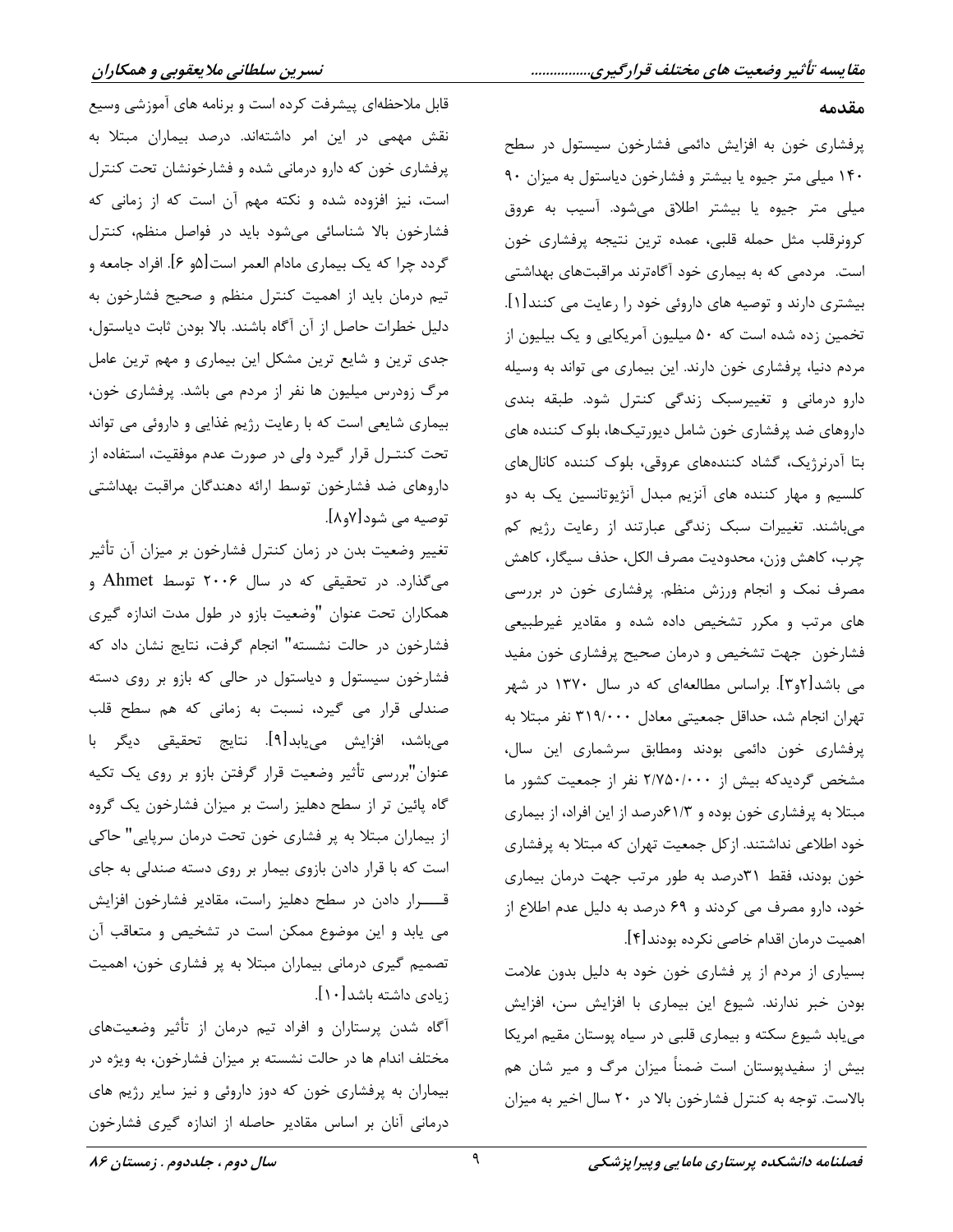### مقایسه تأثیر وضعیت های مختلف قرارگیری................

تنظیم می شود، موضوعی است که در کنار برنامه درمانی آنان باید مورد توجه قرار گیرد لذا ضروری است که آموزش قرار گرفتن در وضعیت مناسب به هنگام کنترل فشارخون، به افراد تیم درمـــان و نیز بیماران ارائه گردد. در این تحقیق بعضی از وضعیت های مختلف قرارگیری اندام ها در حالت نشسته در حین کنترل فشارخون، مورد بررسی قرار میگیرد تا از این طریق مشخص شود که میزان تغییرات در فشارخون بیماران مبتلا به پر فشاری خون تحت درمان با یک نوع داروی کاهنده فشارخون و یا دو نوع داروی کاهنده فشارخون در وضعیت های مورد تحقيق چگونه است.

## مواد وروشها

در این کارآزمائی بالینی، بیماران مبتلا به پر فشاری خون اولیه مراجعه کننده به درمانگاههای داخلی و قلب بیمارستانهای دانشگاه علوم پزشکی تهران که واجد شرایط تحقیق بودند، به روش نمونه گیری آسان انتخاب شدند. به دلیل مراجعه تصادفی نمونه ها در محدوده زمانی اجرای طرح، به تعداد بیماران تحت درمان با یک نوع داروی کاهنده فشارخون ( n=۷۶) و دو نوع داروی کاهنده فشارخون (۲۴=n) اکتفا شد.

روش گردآوری دادهها، مصاحبه و اندازه گیری فیزیولوژیک فشارخون بود و ابزار كار شامل: پرسشنامه مربوط به اطلاعات دموگرافیک و بیماری، برگه ثبت اطلاعات به منظور ثبت فشارخون سیستول و دیاستول در وضعیت های مورد تحقیق، دستگاه فشارسنج دیجیتالی OMRON- M4 ساخت ژاین، دستگاه ترازوی هدیه ساخت ایران و متر فلزی ساخت یوگسلاوی بود. برای تعیین اعتماد علمی دستگاه فشارسنج ، فشارخون ده نفر فرد سالم به فاصله پنج دقیقه با دستگاه فشارسنج دیجیتالی مشابه اندازه گیری شد و سپس ضریب همبستگی فشارخون ها (سیستول و دیاستول) محاسبه گردید که میزان آن برای سیستول 14/5+r= و برای دیاستول 19/5+r ارزیابی شد که این ارقام نشانگر اعتماد دستگاه فشارسنج بود. جهت تعیین اعتماد دستگاه ترازو، پژوهشگر ابتدا وزن یک فرد را با دستگاه اندازه گرفت سپس وزن همین فرد را با دستگاه ترازوی مشابه و غیر مشابه دیگری اندازه گیری نمود که نتیجه یکسان بود.

شرايط ورود به مطالعه عبارت بودند از: سن بالاي ١٨ سال، ابتلاء به پرفشاری خون اولیه که توسط پزشک معالج مورد تأیید قرار گرفته باشد، در زمان کنترل فشارخون در مرحله حملهای فشارخون نباشند ۰ به طور مرتب دارو درمانی و رژیم غذایی خود را رعايت كرده و تحت مراقبت باشند، آمپوتاسيون اندام فوقاني يا تحتاني، اختلالات واضح عروقي اندام فوقاني و تحتاني، گچ گیری اندام فوقانی یا تحتانی، شنت شریانی یا وریدی در بازو و عمل جراحی زیر بغل یا سینه نداشته باشند (این ویژگی ها هر دو نيمه بدن را شامل مي شد)، حداقل از نيم ساعت قبل فعاليت بدنی سخت انجام نداده باشند، سیگار نکشیده و یا مواد حاوی كافئين و غذا مصرف نكرده باشند، بيماران زن باردار نبوده يا سابقه مصرف داروی ضد بارداری نداشته باشند و به جز بیماری پرفشاری خون اولیه به تأئید پزشک معالج ، بیماری دیگری نداشته باشند.

محقق از واحدهای پژوهش جهت شرکت در تحقیق اجازه میگرفت و پرسشنامه اطلاعات دموگرافیک و بیماری آنها را با استفاده از پرونده یا دفترچه بیمه جهت آگاهی از نوع داروها و انواع رژیم ها از طریق مصاحبه تکمیل می کرد. محیط پژوهش از نظر عوامل بیرونی تأثیر گذار نظیر سر و صدا تحت کنترل بود یعنی نمونه گیری در اتاقی آرام و در شیفت صبح انجام شده و از مراجعین در خواست میشد که در حین کنترل فشارخون صحبت نکنند و در صورت پوشیدن لباس تنگ، آستین آن را خارج کنند و در شرایط آرامش کامل ، مراحل زیر به ترتیب در هر یک از نمونه ها پیاده می شد:

در مرحله اول: پنج دقیقه استراحت در وضعیت نشسته در حالی که بازوی راست روی دسته صندلی قرار می گرفت (هدف از قرار دادن بازوی راست در این وضعیت آن بود که متفاوت از وضعیتهای مورد تحقیق باشد). سپس بازوبند دستگاه ٣cm بالای ناحیه آرنج بسته شده و میزان فشارخون سیستول و دیاستول در وضعیت مبنا ( نشسته، بازوی راست هم سطح قلب و کف هر دو پا روی زمین ) اندازه گیری و در برگه اطلاعات ثبت مے گردید.

 $\lambda$ .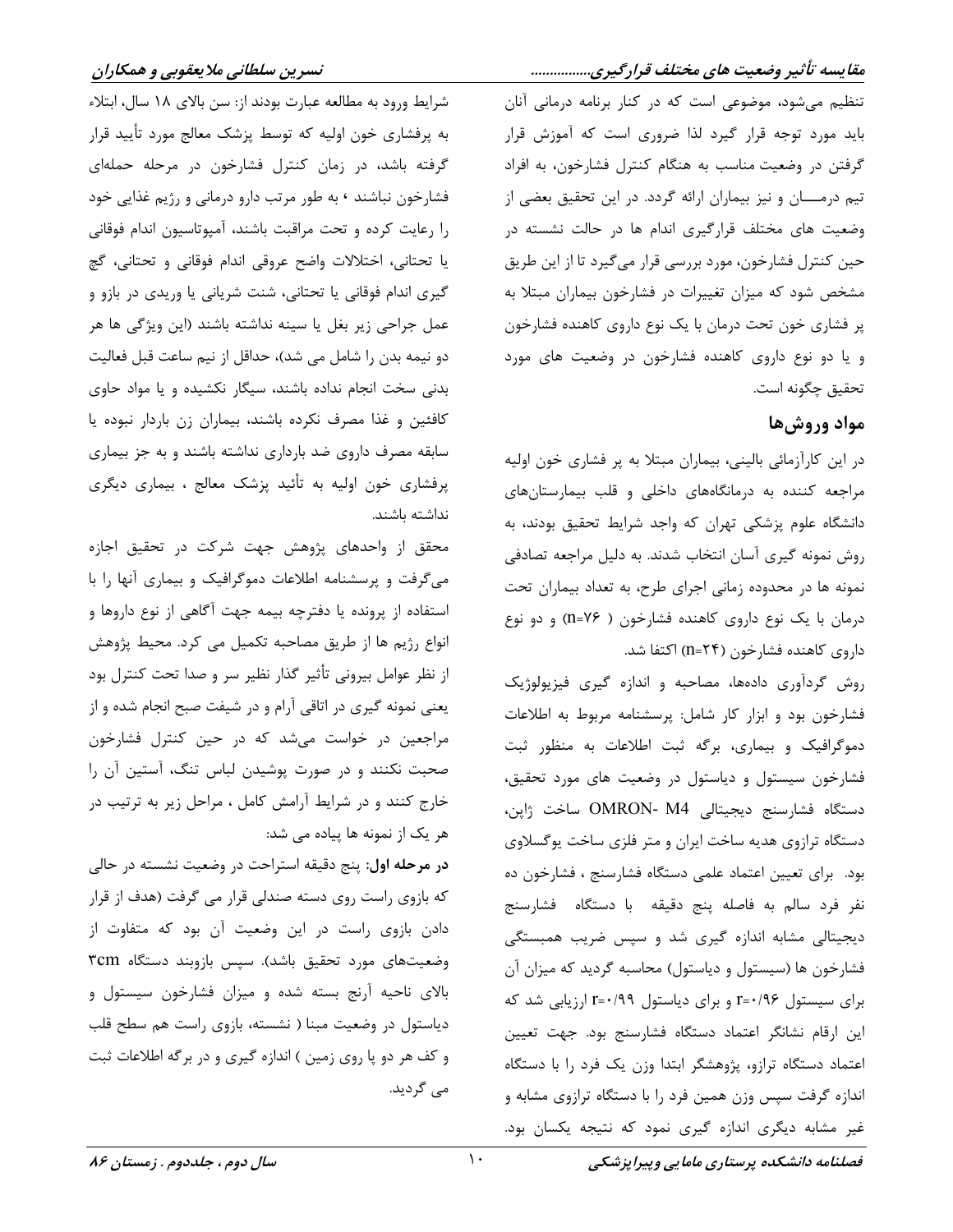مقایسه تأثیر وضعیت های مختلف قرارگیری................ در مرحله دوم: واحد مورد پژوهش در وضعیت الف( نشسته، بازوی راست آویزان در کنار بدن و کف هر دو پا روی زمین) به مدت سه دقیقه قرار میگرفت و سپس فشارخون سیستول و دیاستول اندازه گیری و ثبت می شد.

در مرحله سوم: بازوبند از بازوی راست باز میشد و سپس سه دقیقه در وضعیت راحت(یعنی مجدداً روی دسته صندلی ) قرار مي گرفت. هدف از اين وضعيت حذف تأثير وضعيت الف از وضعیت بعدی مورد نظر بود.

در مرحله چهارم: بازوبند دستگاه در همان جای قبلی بسته میشد سپس واحد پژوهش در وضعیت ب( نشسته، بازوی راست آویزان در کنار بدن و پای راست روی زانوی پای چپ ) به مدت سه دقیقه قرار میگرفت و فشارخون سیستول و دیاستول در پایان این مدت اندازهگیری و در برگه ثبت اطلاعات قید می شد.

لازم به ذکر است که اطلاعات از نمونهها در طی ۱۵ هفته مراجعه روزانه از ساعت ۹ تا ۱۱ صبح به دست آمد و در تمام مدت تحقیق فشارخون توسط یک نفر کنترل شد و از یک دستگاه فشار سنج استفاده گردید. ضمناً در طول انجام تحقیق، بازوی چپ واحدهای مورد پژوهش به اختیار خودشان در کنار بدن آویزان بود. از آمار استنباطی (آزمون t زوج) به منظور مقایسه میانگین فشارخون سیستول و دیاستول در وضعیت های مختلف استفاده گردید.

## ىافته ها

بیشترین درصد واحدهای مورد پژوهش ( ۲۲درصد ) در گروه سنی ۶۰-۵۵ سال و کمترین آنها ( ۱درصد ) در گروه سنی ۷۵ سال و بیشتر قرار داشتند و میانگین آنان ۵۶/۴۸±۸/۸۰ بود . ۵۹ درصد جنس زن و بقیه ( ۴۱درصد ) مرد بودند بیشترین

درصد (۳۱درصد) در گروه وزنی ۸۰-۷۰ کیلوگرم و کمترین درصد (۱درصد) در گروه وزنی ۱۱۰ کیلوگرم و بیشتر از آن بودند. میانگین وزن ۱۲/۵۳ ±۷۱/۲۶ کیلو گرم بود . بیشــترین درصد واحــــدها (۲۰درصد) در گروه قدی۱۵۵–۱۵۰ سانتی متر و کمترین درصد (۱درصد) در گروه قدی ۱۸۰ سانتی متر و بیشتر از آن قرار داشتند میانگین قد۹٬۸۹±۱۶۰/۵۳ سانتی متر بود بیشترین درصد واحدها ( ۵۹درصد) در گروه شاخص تودهٔ بدنی ۲۸-۱۹ (طبیعی) و کمترین درصد (۱ درصد) در گروه شاخص تودهٔ بدنی ۴۰ و بیشتر (چاق خطرناک) قرار داشتند و میانگین آن ۴/۱۰±۲۷/۶۵ بود . اکثریت واحدهای مورد پژوهش (۷۹درصد) آخرین بار داروی کاهندهٔ فشارخون خود را صبح روز مراجعه به درمانگاه و بقیه (٢١درصد) شب قبل از مراجعه مصرف کر ده بودند.

همان طور که در جدول شماره ۱ ملاحظه میشود متوسط تغییرات فشارخون سیستول و دیاستول بیماران تحت درمان با یک داروی کاهنده فشارخون در حالت الف نسبت به حالت مبنا بیشتر شده است ( p < · · · ۱) و میانگین تغییرات سیستول به ۹/۲۳  $\pm$ ۲(۰/۴۶) و دیاستول به صورت (۰/۴۶+ ۹/۲۳ می باشد ضمناً متوسط تغییرات فشارخون سیستول و دیاستول بیماران تحت درمان با دو نوع داروی کاهنده فشارخون در حالت الف نسبت به حالت مبنا بیشتر است (p <-/·· · )) و میانگین تغییرات سیستول به صورت (۰/۸۴) ۲ A/۰۸ و دیاستول (۱/۱۷) ۲± ۱۰/۲۰ می باشد .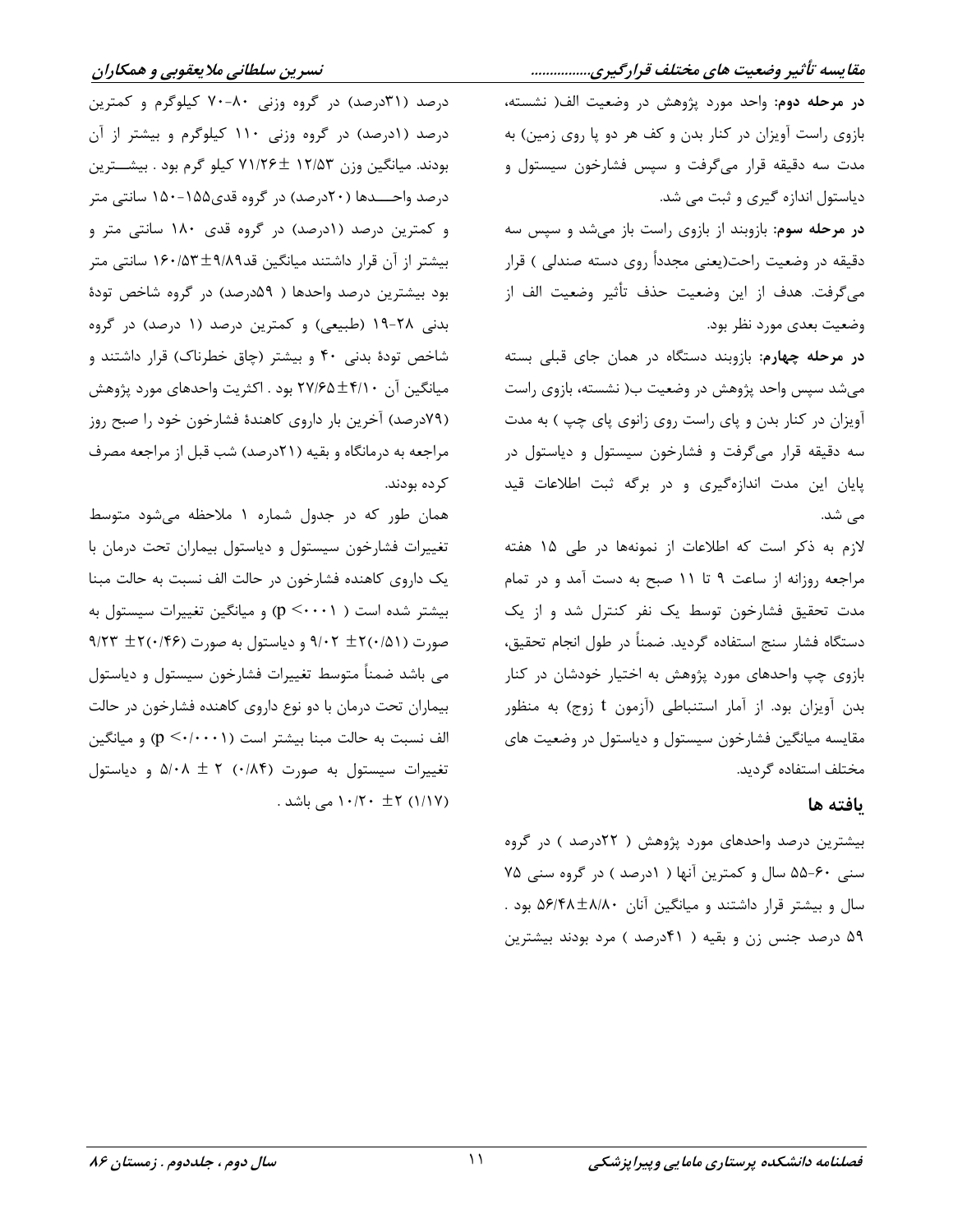جدول۱: توزیع میانگین فشارخون سیستول و دیاستول گروه های تحت درمان با یک و دو نوع داروی کاهنده فشارخون در

| نتيجه آزمون تغييرات فشارخون ( يک دامنه ) |                                       | تحت درمان با دو دارو                          | تحت درمان با یک دارو                                               |       |         |
|------------------------------------------|---------------------------------------|-----------------------------------------------|--------------------------------------------------------------------|-------|---------|
| تحت درمان با دو نوع                      | تحت درمان با یک دارو                  | ميانگين $\pm$ انحراف معيار                    | ميانگين $\pm$ انحراف معيار                                         | وضعتت | فشار    |
| $(n = \Upsilon f)$ دارو                  | $(n = v \epsilon)$                    | mmHg                                          | mmHg                                                               |       | خون     |
| $d = \Delta / \cdot \lambda$ (mmHg)      | $d = \gamma \cdot \gamma$ (mmHg)      | $170/21 \pm 17/79$                            | $177/9V \pm 17/7$                                                  | مبنا  | سيستول  |
| $sd = \cdot \wedge \text{F}(mmHg)$       | $sd \rightarrow \wedge \wedge$ (mmHg) |                                               |                                                                    |       | mmHg    |
| $d_f = \tau \tau$                        | $d_f = v \Delta$                      |                                               | $19.199 \pm 19.1$ . $197.1 \cdot \pm 19.09$                        | الف   |         |
| p < 0/0001                               | p < 0/0001                            |                                               |                                                                    |       |         |
| $d \cdots$ : (mmHg)                      | $d$ =<br>9/٢٣(mmHg)                   | $Y$ $/$ $Y$ $+$ $Y$ $A\Delta$                 | $\lambda \cdot / \cdot \lambda \pm \lambda \cdot / \cdot \epsilon$ | مبنا  | دياستول |
| $sd = \frac{\gamma}{\gamma \text{mHg}}$  | $sd = \cdot$ /۴۶(mmHg)                |                                               |                                                                    |       | mmHg    |
| $d_f = \tau r$                           | $d_f = v \Delta$                      | $X$ $5$ $/$ $Y$ $Y$ $\pm$ $Y$ $Y$ $\cdot$ $Y$ | $19/70 \pm 1.19$                                                   | الف   |         |
| p < 0/0001                               | p < 0/0001                            |                                               |                                                                    |       |         |

وضعیت های مبنا و الف

هم چنین در جدول شماره ۲ متوسط تغییرات فشارخون سیستول و دیاستول بیماران تحت درمان با یک داروی کاهنده فشارخون در حالت ب نسبت به حالت مبنا بیشتر شده است (p < · / · · ۱)) و میانگین تغییرات سیستول به صورت ۱۴/۷۷ ± ۲(۰/۷۲) و دیاستول بصورت (۱۲/۸۳ ± ۲ $($ ۰/۵۳)

می باشد و از طرفی متوسط تغییرات فشارخون سیستول و دیاستول بیماران تحت درمان با دو نوع داروی کاهنده فشارخون  $(p \leq (1 \cdots)$ در حالت ب نسبت به حالت مبنا بیشتر شده است و میانگین تغییرات سیستول به صورت (۲(۱/۰۰۸ + ۷/۲۹۰ و دیاستول (۲(۱/۳۵ ± ۱۲/۷۰ است .

جدول ۲ : توزیع میانگین فشارخون سیستول و دیاستول گروه های تحت درمان با یک و دو نوع داروی کاهنده فشارخون در وضعیت های مبنا و ب

| نتيجه آزمون تغييرات فشارخون ( يک دامنه )     |                                     | تحت درمان با دو دارو                                     | تحت درمان با یک دارو                                    |       |         |
|----------------------------------------------|-------------------------------------|----------------------------------------------------------|---------------------------------------------------------|-------|---------|
| تحت درمان با دو نوع                          | تحت درمان با یک                     | ميانگين $\pm$ انحراف معيار    ميانگين $\pm$ انحراف معيار |                                                         | وضعيت | فشارخون |
| $(n = \tau \zeta)$ دارو                      | $(n = V^{\varphi})$ دارو            | mmHg                                                     | mmHg                                                    |       |         |
| $d = \frac{V}{\tau \cdot (mmHg)}$            | $d = \frac{y}{y}$                   | $170/21 \pm 17/79$                                       | $177/90 \pm 17/7$                                       | مبنا  | سيستول  |
| $sd = \sqrt{\cdot \cdot \cdot \cdot}$ (mmHg) | $sd = \cdot$ /Y $\tau$ (mmHg)       |                                                          |                                                         |       | mmHg    |
| $d_f = rr$                                   | $d_f = v \omega$                    | 14.14                                                    | $15Y/Y0 \pm 15YY$                                       | ب     |         |
| p < 0/0001                                   | p < 0/0001                          |                                                          |                                                         |       |         |
| $d = \frac{N}{V}$ (mmHg)                     | $d = \frac{N}{\lambda \tau}$ (mmHg) | $Y919 \pm 910$                                           | $\lambda \cdot$ / $\cdot$ \ $\pm$ \ $\cdot$ / $\cdot$ ۶ | مبنا  | دياستول |
| $sd = \sqrt{\pi \omega(mmHg)}$               | $sd = \cdot \wedge \text{mmHg}$     |                                                          |                                                         |       | mmHg    |
| $d_f = rr$                                   | $d_f = v \Delta$                    | $\lambda \lambda / \lambda \gamma \pm 11 / \gamma$       | $97/AF \pm 1.779$                                       | ب     |         |
| p < 0/0001                                   | p < 0/0001                          |                                                          |                                                         |       |         |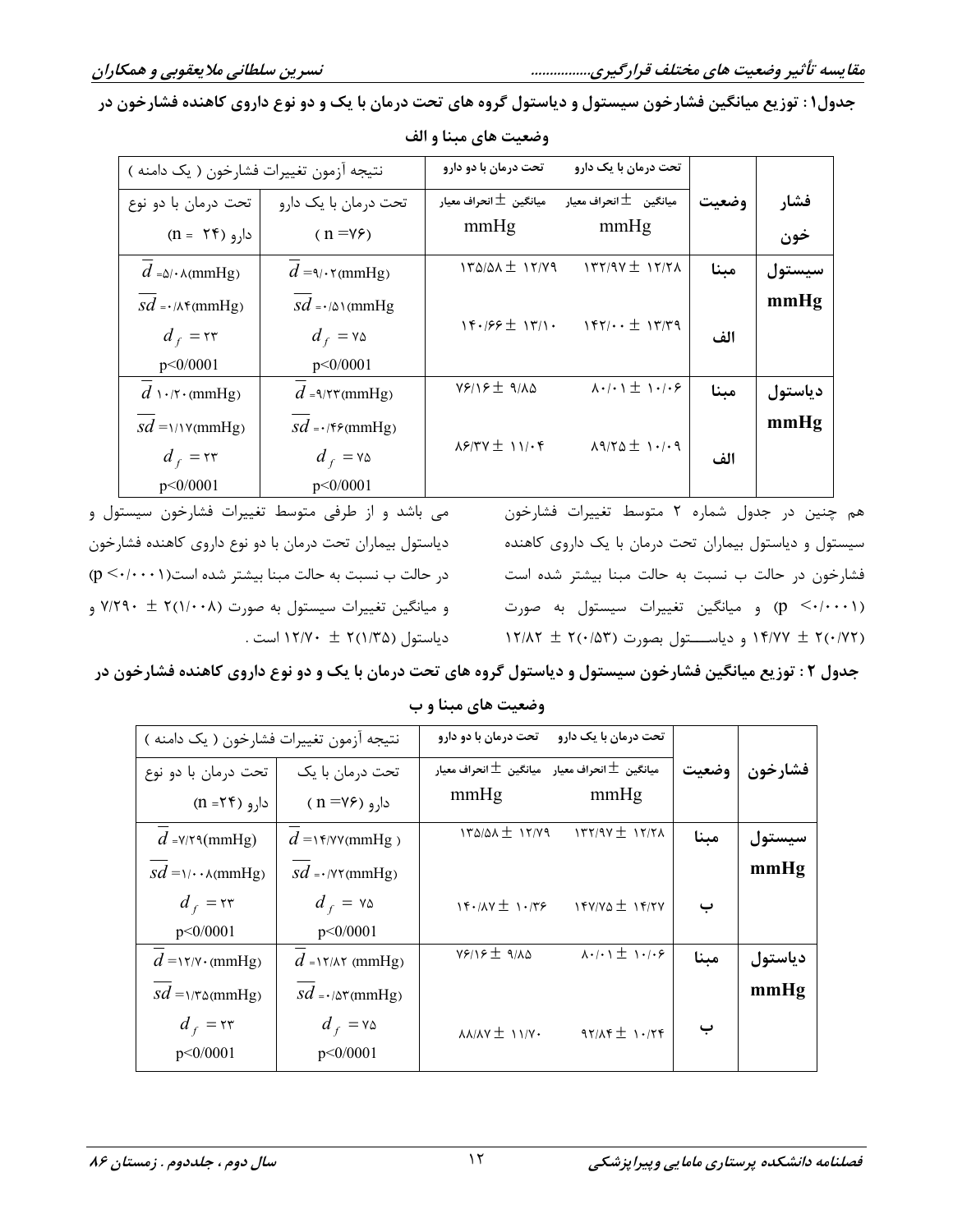مقایسه تأثیر وضعیت های مختلف قرارگیری................

ضمناً جدول شماره ۳ نشان داد که متوسط تغییرات فشارخون سیستول و دیاستول بیماران تحت درمان با یک داروی کاهنده فشارخون در حالت ب نسبت به حالت الف بیشتر شده است(p <-/...) و میانگین تغییرات سیستول به صورت ۵/۷۵ ± ۲(۰/۵۸ و دیاستول (۲(۰/۳۹ هی باشد همچنین متوسط تغییرات فشارخون سیستول و دیاستول

بیماران تحت درمان با دو نوع داروی کاهنده فشارخون در حالت ب نسبت به حالت الف بیشتر شده است $(p \leq \cdot/\cdot \setminus p$  و میانگین تغییرات سیستول به صورت (۲(۰/۸۲ + ۲/۲۰ و دیاستول .(p <  $\cdot$  / $\cdot$  a)  $\pm$  ۲/۵۰ $\pm$  ۲ می باشد $\Delta$ ۰  $\pm$  ۲(۰/۸۰)

جدول۳ : توزیع میانگین فشارخون سیستول و دیاستول گروه های تحت درمان با یک و دو نوع داروی کاهنده فشارخون در

| نتيجه آزمون تغييرات فشارخون ( يک دامنه ) |                                    | تحت درمان با دو دارو                                     | تحت درمان با یک دارو       |       |         |
|------------------------------------------|------------------------------------|----------------------------------------------------------|----------------------------|-------|---------|
| تحت درمان با دو نوع                      | تحت درمان با یک                    | ميانگين $\pm$ انحراف معيار    ميانگين $\pm$ انحراف معيار |                            | وضعيت | فشارخون |
| $(n = \Upsilon f)$ دارو                  | $(n = V$ ۶) دارو                   | mmHg                                                     | mmHg                       |       |         |
| $d = \frac{r}{r} \cdot (mmHg)$           | $d = \triangle N \triangle (mmHg)$ | $14.199 \pm 14.1$                                        | $157/\cdot \cdot \pm 1779$ | الف   | سيستول  |
| $sd = \frac{\lambda}{\text{minHg}}$      | $sd = \cdot \wedge(\text{mmHg})$   |                                                          |                            |       | mmHg    |
| $d_f = \tau r$                           | $d_f = v \Delta$                   | $157/10 \pm 1.775$                                       | $15Y/YQ \pm 15XY$          | ب     |         |
| p < 0/0001                               | p < 0/0001                         |                                                          |                            |       |         |
| $d = \frac{1}{2}$ (mmHg)                 | $d = r/\Delta$ (mmHg)              | $X$ $5/7$ $Y \pm 1$                                      | $19/70 \pm 1.19$           | الف   | دياستول |
| $sd = \cdot \wedge \cdot (mmHg)$         | $sd = \cdot$ /٣٩(mmHg)             |                                                          |                            |       | mmHg    |
| $d_f = \tau r$                           | $d_f = v \Delta$                   | $\lambda\lambda/\lambda Y \pm 11/Y$                      | $97/18 \pm 1.778$          | ب     |         |
| p < 0/005                                | p < 0/0001                         |                                                          |                            |       |         |

وضعیت های الف و ب

بحث

یافته های به دست آمده از این تحقیق نشان داد که میانگین فشارخون سیستول در وضعیتهای مبنا ،الف و ب در بیماران تحت درمان با یک داروی کاهنده فشارخون به ترتیب ۱۳۲/۹۷ ، ۱۴۲/۰۰ و ۱۴۷/۷۵ میلی متر جیوه و در بیماران تحت درمان با دو نوع داروی کاهنده فشارخون به ترتیب ۱۳۵/۵۸ ۱۴۰/۶۶، ۱۴۰ ١۴٢/٨٧ ميليمتر جيوه است. ضمنأ ميانگين فشارخون دياستول سه وضعیت فوق در بیماران تحت درمان با یک داروی کاهنده فشارخون به ترتیب ۸۹/۲۵، ۸۰/۰۱ و۹۲/۸۴ میلیمتر جیوه و در بیماران تحت درمان با دو نوع داروی کاهنده فشارخون به ترتیب ٨٨/٨٧ ،٨۶/٣٧، ٧۶/٧٧ ميليمتر جيوه است.

نتایج فوق نشان می دهند که میانگین فشارخون سیستول و دياستول وضعيت الف از ميانگين فشارخون سيستول و دياستول

وضعیت مبنا در بیماران مبتلا به پرفشاری خون تحت درمان با یک و دو نوع داروی کاهنده فشارخون بیشتر است. در تحقیقی که توســـط Netea و همکاران در سال ۲۰۰۲ با عنوان " "وضعیت بدن و اندازه گیری فشارخون در بیماران مبتلا به دیابت ملیتوس" درهلند انجام شد نتایج نشان داد که هم فشارخون سیستول و هم فشارخون دیاستول به طور معنی داری با p<۰/۰۰۱ وقتی که بازو روی دسته صندلی تکیه داشت و زمانی هم که موازی در کنار بدن بود نسبت به موقعی که بازو هم سطح دهليز راست قرار داشت افزايش يافته بود (١٠-۶ میلی متر جیوه)، که این پژوهش مؤید نتیجه تحقیق حاضر است[۱۱] .

هم چنین نتایج نشان داد میانگین فشارخون سیستول و دياستول وضــــعيت (ب) از ميانگين فشارخون سيستول و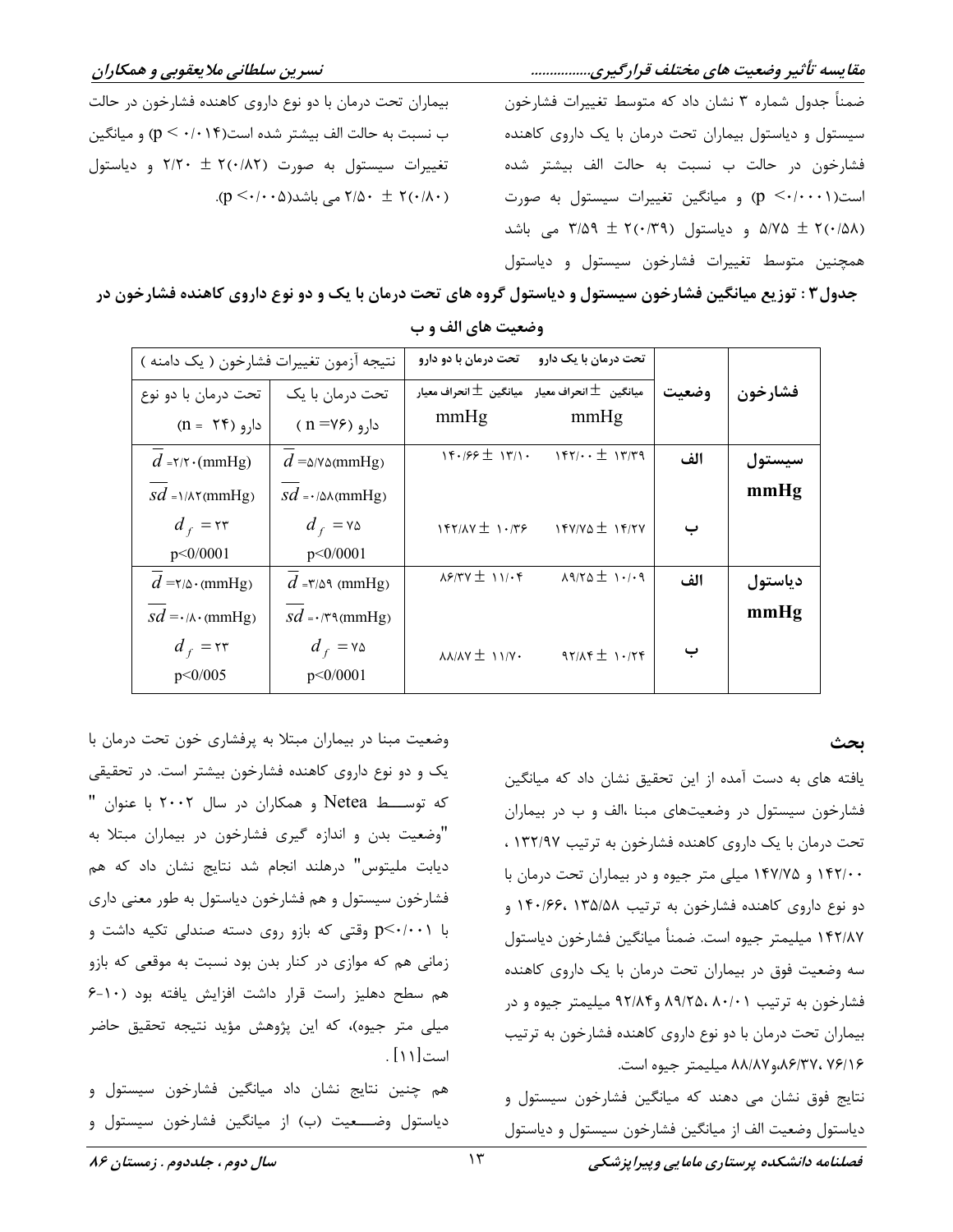### مقایسه تأثیر وضعیت های مختلف قرارگیری................

دیاستول وضعیت مبنا در بیماران مبتلا به پر فشاری خون تحت درمان با یک و دونوع داروی کاهنده فشارخون بیشتر است. در تحقیقی که توسط Fitzpatric و همکاران (۱۹۹۹) با عنوان "بررسی تأ ثیر قرار دادن یک پا روی زانوی پای دیگر بر میزان فشارخون بیماران مبتلا به پر فشاری خون" در شیکاگو انجام گرفت به این نتیجه رسیدند که فشارخون دیاستول در حدود ۳/۷ میلی متر جیوه و فشار سیستول در حدود ۱۰/۵۵ میلی متر جیوه در وضعیت قرار دادن یک پاروی زانوی پای دیگر در حالت نشسته افزايش يافت (p <-/···). مكانيسم طبيعي افزايش فشارخون در وضعیت قرار گرفتن یک پا روی زانوی پای دیگر در حالت نشسته را به دلیل جابجائی حجم خون از بستر عروق اندام ها به سمت قفسه سينه عنوان كردند كه نتيجه اين تحقيق با نتيجه فعلى يكسان است [١٢] .

در تحقیقی که توسط Peter و همکاران ۱۹۹۹ با عنوان" ثأثیر وضعیت پای متقاطع ( قرار دادن یک پا روی زانوی پای دیگر) در حالت نشسته بر میزان فشارخون" درآلبرتای کانادا انجام گرفت به این نتیجه رسیدند که به طور متوسط ۱۰/۵ میلی متر جیوه فشارخون سیستول و به طور متوسط ۴ میلی متر جیوه فشار دیاستول در بیماران مبتلا به پر فشاری خون افزایش یافت و در افراد سالم قرار دادن یک پا روی زانوی پای دیگر فشارخون سیستول را بطور متوسط ٢/٣ میلی متر جیوه افزایش داد اما تأثير كمي بر ميزان فشارخون دياستول افراد سالم داشت [١٣]. ضمناً يافته هاي حاصل از اين تحقيق بيانگر اين شد كه ميانگين فشارخون سيستول و دياستول وضعيت(ب) از ميانگين فشارخون سیستول و دیاستول وضعیت(الف) در بیماران مبتلا به پر فشاری خون تحت درمان با یک و دو نوع داروی کاهنده فشارخون بيشتر است .

مهارتهای ارزیابی صحیح جهت بررسی وضعیت سلامت مددجویان از نکات مهمی است که در همه زمینه های پرستاری باید به آن توجه شود. در بیماران مبتلا به پر فشاری خون در حین ارزیابی فشارخون توجه به وضعیت بدن دارای اهمیت زیادی است به طوریکه با قرار دادن بیمار در وضعیت صحیح می توان به میزان دقیق و واقعی فشارخون دست یافت. به

خصوص این مسئله در مورد بیمارانی که داروی ضد فشارخون مصرف می کنند مصداق دارد . از طرفی چون نتیجه تحقیق حاضر از لحاظ آماری اثرات معنی دار بر میزان فشارخون داشته است توجه افراد تیم درمان و بیماران را می توان به تأثیر این وضعيت ها جلب نمود .

از آنجا که در این پژوهش ، بیماران ابتدا در وضعیت (الف) و سپس در وضعیت (ب) قرار می گرفتند لذا پیشنهاد می شود که پژوهش مشابهی انجام شود که ابتدا وضعیت (ب) و سپس وضعیت (الف) به بیماران مبتلا به پر فشاری خون داده شود و بعد فشارخون بررسی گردد. از طرفی توصیه می شود که مشابه این تحقیق دربازو و پای چپ انجام شود. ضمناً چون تحقیق در بیماران مبتلا به پر فشاری خون انجام شده است توصیه می شود که پژوهش مشابهی در افراد سالم صورت گیرد. ضمناً چون در مطالعه فعلی پای راست بر روی زانوی پای چپ قرار گرفت پیشنهاد می شود تحقیقی با قرار دادن پای چپ روی زانوی پای راست صورت گیرد .

نتيجه گيري: براساس نتايج حاصل از اين پژوهش، به نظر می رسد وضعیت اندام ها در بیماران تحت درمان با یک و دونوع داروی کاهنده فشارخون، می تواند بر میزان فشارخون(سیستول ودياستول) تأثير بگذارد و اين تأثير در وضعيت هاي مورد تحقيق در جهت افزایش میزان فشارخون بوده و این افزایش در بیماران تحت درمان با یک نوع داروی کاهنده فشارخون بیشتر از بیماران تحت درمان با دو نوع داروی کاهنده فشارخون بوده است. این مسئله در بیماران مبتلا به پر فشاری خون که در آنان مقدار دارو و نحوه صحیح اندازه گیری و تعیین مقدار دقیق فشارخون مدنظر است، بسیار حائز اهمیت می باشد.

## تشکر و قدردانی :

بدینوسیله از پرستاران و پزشکان درمانگاههای داخلی و قلب بیمارستانهای دانشگاه علوم پزشکی تهران و بیماران عزیزی که با صبر و حوصله در این تحقیق ما را پاری نمودند تشکر و قدردانی می شود .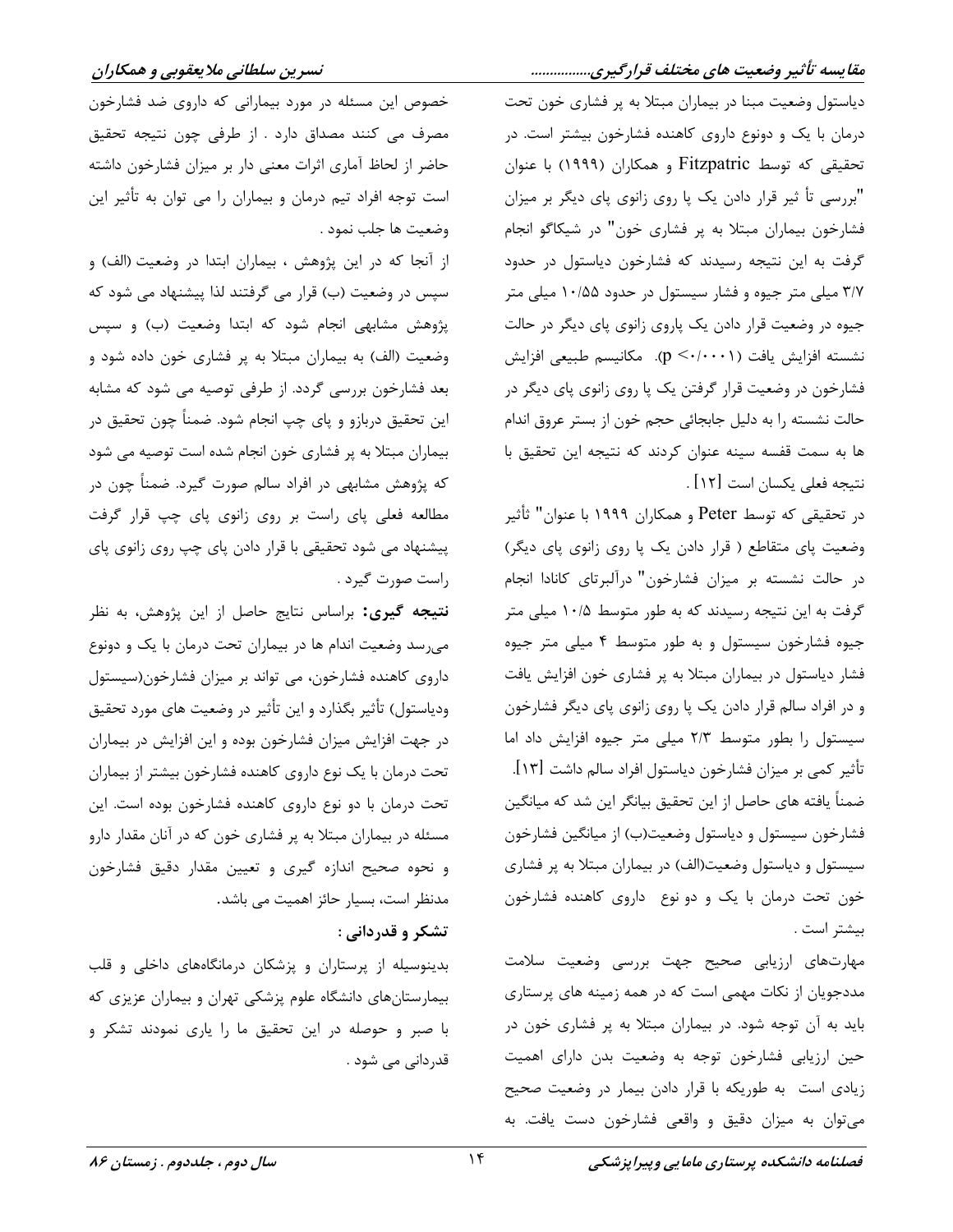منابع

- 8 Ignatavicius DD, Workman ML. Medical Surgical Nursing Philadelphia: W . B. Saunders Co; 2002 .pp737.
- 9 Ahmet A, Rutger V, Jaccuques L, Jaap D, Theo T. The position of the arm during BP measurement in sitting position. J Blood pressure  $.2006$ ; 11(6): 309-313.
- 10 -Netea RT, Lenders JW, Smiths P, Thien T. "To test the effect of positioning the arm on the  $arm - rest$  of a common below the officially on the blood pressure" J Hypertens, 1999; 13(12): 85-6.
- 11 Netea RT, Elving LD, Lutterman JA. and blood Body position pressure measunrement in patients with diabet mellitus . J.Internal.Medicine. 2002; 251  $(5): 393 - 399.$
- 12- Fitz patric FL, Oritz A, Sibilano H. The effects of crossed Leg on blood pressure measurement. J.Nursing Research. 1999;  $48(2): 105 - 107.$
- 13 Peter GL, Binder SK, Campbell, NR. "The effect of crossing legs on blood pressure". J Blood Pressure Moint, 1999; 4(2): 97-101.

1 - Black J.M. Hawks JH. Keen AM. Medical Surgical Nursing. Philadelphia: Saunders;  $2005$ .pp1489 - 90.

- 2 Taylor C, Lemone P, Lillis C, Lynn P. Fundamentals of Nursing. philadelphia: Lippincott:  $2008 \cdot pp574 - 5$ .
- 3 Craven RF, Hirnle CJ. Fundamentals of Nursing. Philadelphia: Lippincott; 2007. pp509.
- ۴ باستان حق م ح ، نعمتي پور الف، زند پارسا الف ف. مباحث نظري يرفشاري خون همراه با نتايج طرح تحقيقاتي بررسی فشارخون مردم تهران . تهران : انتشارات مرکز تحقیقات قلب وعروق. ١٣٧٤. ٥١٣.
- 5 Lewis SM, Heitkemper MM, Dirksen SR. Medical Surgical Nursing. St.Louis: Mosby; 2004.pp780.
- 6 Smeltzer SC, Bare BG, Hinkle JL, Cheever KH. Text book of Medical Surgical Nursing. philadelphia: Lippincott; 2007.pp1022.
- 7 Taylor C, Lillis C, Lemone P. Fundamentals of Nursing. philadel phia: Lippincott ;  $2001$  .pp442.